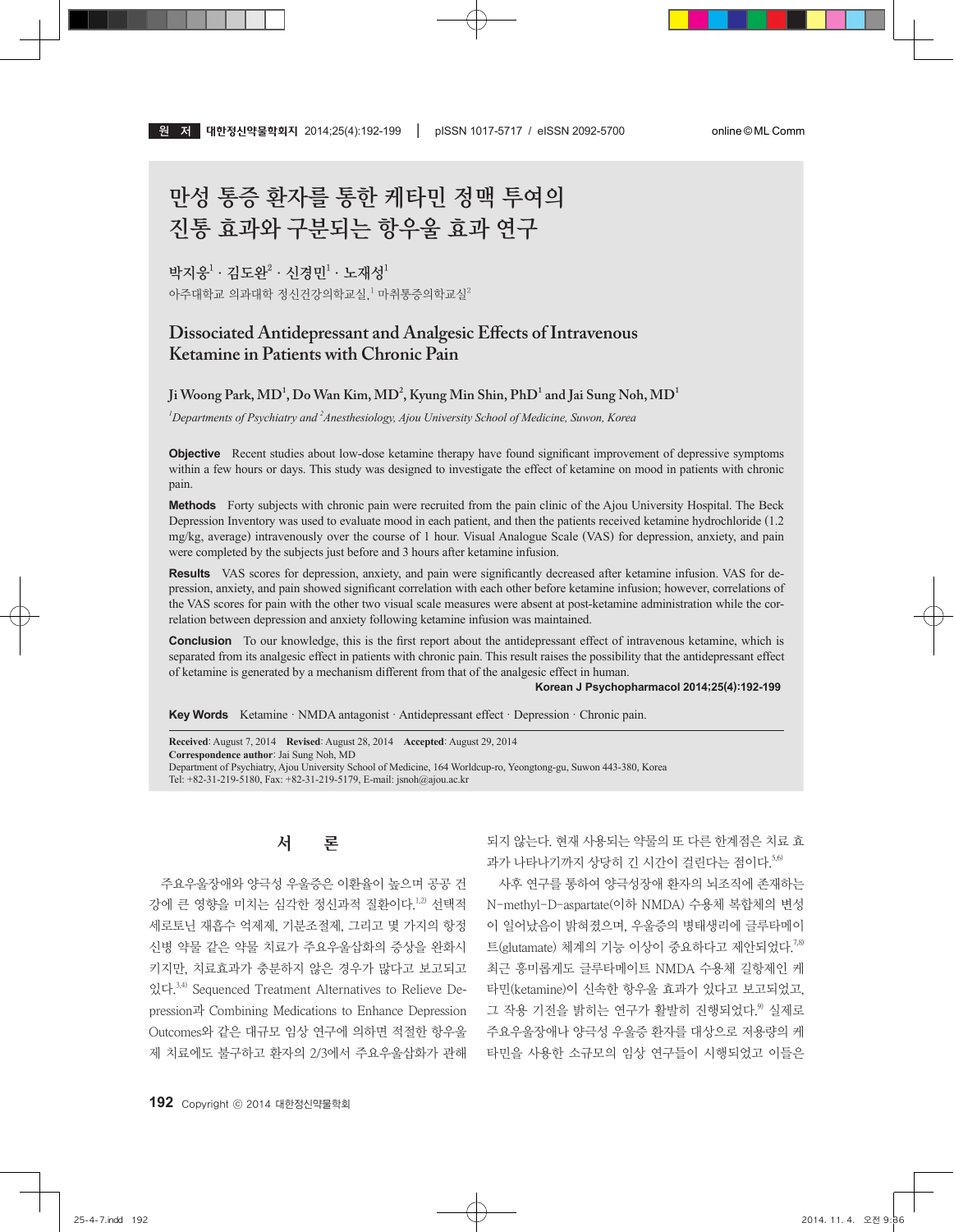케타민이 신속한 항우울 작용을 가진다는 가설을 지지했다. 10)

케타민은 본래 마취제로 40여 년 전부터 임상에서 사용되 어 왔고 NMDA 수용체 길항제는 20여 년 전부터 통증을 완화 시킨다는 것이 알려져 있다. 11) 케타민은 신속한 항우울 효과 가 있음에도 잠재적 남용 가능성과 환각 등의 정신 이상 상태 를 일으키는 문제로 인해 임상에서 정신과적으로 널리 사용 되지 못했으나 마취하 용량으로 안전하게 사용될 수 있음이 밝혀지기도 했다. 12,13)

선행 연구에 따르면, 저용량의 케타민은 만성 통증을 가진 쥐를 대상으로 한 실험에서 통증의 감각적 요소(sensory component)를 변화시키지 않고 우울증과 비슷한 행동을 감소시 켰으며, 우울 증상은 감각(통증) 증상과 별개로 치료될 수 있 다고 제안된 바 있다. 14,15)

본 연구의 목적은 만성 통증 환자에게서 케타민 정맥 투여 가 신속한 항우울 효과를 보이는지 알아보는 것이다. 또한 평 가 시점에 연구 대상의 주관적인 상태를 측정할 수 있는 도구 인 시각적 아날로그 스케일(Visual Analogue Scale, 이하 VAS) 을 이용하여 우울, 불안, 그리고 통증 사이의 관계를 밝히고자 하였다. 16-18)

# 대상 및 방법

#### 대 상

2013년 1월 3일부터 11일까지 마취통증의학과 통증클리닉 외래에 내원한 환자들 중 3개월 이상 지속된 만성 통증으로 케타민 정맥 치료의 적응증이 되는 40명을 모집하였으며 그 중 남성은 19명, 여성은 21명이었다. Diagnostic and Statistical Manual of Mental Disorders, fourth edition, text revision 진 단기준에 의거하여 기질성 정신장애, 정신 지체, 전반적 발달 장애 혹은 치매에 해당하는 환자들은 대상자에서 제외시켰 다. 본 연구는 아주대학교병원 기관연구윤리심의위원회(Institutional Review Board)의 승인을 받아 진행되었으며 모든 대상자로부터 임상적인 면담 전에 연구동의서를 받았다. t 검 정상의 통계적인 유의성을 획득하기 위하여 애초에 30명의 대상자를 모집하려 하였으나, 중도 탈락의 가능성을 고려하 여 10명의 대상자를 추가 모집하였다. 대상자들의 설문지에 대한 응답률은 100%였다.

# 방 법

본 연구는 NMDA 수용체 길항제인 케타민 정맥 주입의 항 우울 효과를 평가하기 위한 단일 중심, 개방으로 시행된 관찰 연구이며, 일부 대상자에게는 만성 통증의 치료를 위해 소량 의 마약성 혹은 비마약성 진통제가 함께 투여하기도 했다. 대 상자들의 나이와 성별, 교육 수준, 경제 수준을 포함한 인구학 적인 데이터를 수집하였고 케타민 투여 전의 우울 정도를 측 정하기 위해 지난 한 주간의 주관적인 기분을 평가하는 Beck Depression Inventory(이하 BDI) 19) 를 사용하였다. 이어서 모 든 대상자들에게 케타민 주입 직전의 우울 상태를 정확하게 평가하기 위해 시각적 아날로그 우울 스케일(Visual Analogue Depression Scale, 이하 VADS)을 제공하였다. 대상자 에게 제공되는 VADS 서식에는 100-mm의 수평선이 그어져 있으며, 대상자가 현재 전혀 우울하지 않을 경우 0-mm 지점, 극도로 우울한 상태인 경우 100-mm 지점에 표시를 하도록 교육하였다. 같은 방법으로, 대상자들의 현재 불안과 통증 상 태를 평가하기 위해 시각적 아날로그 불안 스케일(Visual Analogue Anxiety Scale, 이하 VAAS)과 시각적 아날로그 통 증 스케일(Visual Analogue Pain Scale, 이하 VAPS)을 사용하 였다. 케타민 치료 전의 자가 설문지가 완성된 후, 100 cc 0.9% 생리식염수 용액과 혼합된 0.69~1.83 mg/kg의 케타민 염산염 을 대상자들에게 정맥 투여하였다. 또한 0.02~0.19 mg/kg의 미다졸람(midazolam)을 악몽, 이상한 느낌 등의 해리 증상과 같은 케타민 관련 부작용 방지와 진정을 위해 모든 대상자들 에게 투여하였다. 치료가 끝난 후에 각성 과정에서 심한 통증 을 호소하는 14명의 대상자들에게는 소량의 마약성(예: fentanyl) 혹은 비마약성(예: keromin 혹은 tramadol) 진통제를 투여하였다. 케타민의 주입은 IV-flow set를 통하여 대략 1시 간에 걸쳐 마취통증의학과 의사가 진행하였다. 주입 중에는 대상자들에게 비강 산소(3 L/min)를 투여하였고 심전도, 활 력 징후, 맥박 산소 측정기를 통해 환자의 상태를 관찰하였다. 여기서 중요한 것은 케타민의 용량과 기타 다른 약물의 투여 여부는 오직 통증 치료를 위한 것으로 순전히 마취통증의학과 의사에 의해 결정되었다는 점이다. 본 연구자들은 케타민 투 여 이전의 정신 상태를 회복하기에 충분하다고 여겨지는 시 간인 주입 시작 3시간 후의 우울, 불안, 통증 상태를 재평가하 기 위해 대상자들에게 동일한 VAS 설문을 다시 제공하였다.

#### 결과 측정

우울, 불안, 통증의 정도를 케타민 주입 직전과 주입 후 3시 간에 평가하였다. 일차적 결과 측정 대상은 케타민 투여 전후 의 VADS<sup>16)</sup>이며, 이차적 결과 측정 대상은 VAAS,<sup>17)</sup> VAPS<sup>18)</sup> 와 그 변화량이다. 대상자 평가는 연구에 참여한 정신건강의 학과 의사가 일관적으로 실시하였다.

#### 통계 분석

케타민 주입 전후의 VAS 점수의 차이를 paired t-test를 통 해 분석하였다. 통계적 유의성은 p<0.05(양측 검정)로 평가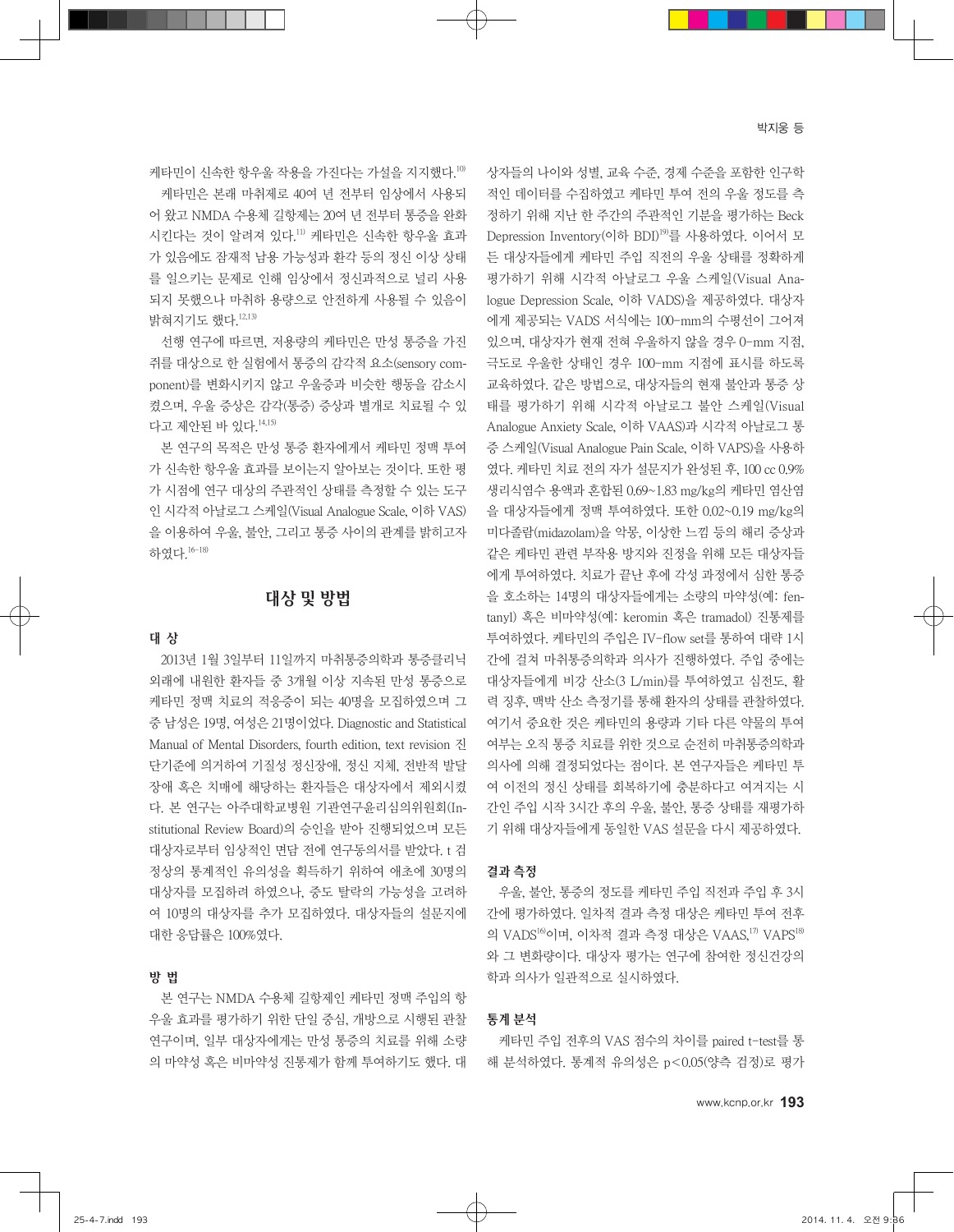하였다. 시간과 공변량 값인 성별, 정신과적 병력, 주입 전 BDI 점수에 따른 VAS 점수 차이의 관련성을 기술하기 위해 analysis of variance(이하 ANOVA)를 사용하였다. 케타민 주 입 전과 후로 나누어 VADS, VAAS, VAPS 사이의 상호 연관 성을 확인하기 위해 Pearson 통계법을 사용하였다. 마지막으 로, 세 가지 종류의 VAS 점수의 변화량과 케타민, 미다졸람, 그리고 다른 진통제의 용량 사이의 관련성을 평가하기 위해 simple regression 분석을 사용하였다. 연구 결과는 통계처리 프로그램인 Statistical Package for the Social Sciences(이하 SPSS) 19.0(SPSS Inc., Chicago, IL, USA)을 사용하여 분석하 였다.

### 결 과

#### 환자의 특성

연구 포함 기준을 충족하는 40명의 대상자가 무작위로 평 가되었고, 모든 대상자가 중도 탈락 없이 연구의 전체 과정을 마쳤다. 대상자들의 인구학적, 임상적 특징은 Table 1에 요약 되어 있다. 본 연구에 참여한 대상자의 평균 연령은 41.9± 13.4세였으며 그 중 남성이 19명(47.5%), 여성이 21명(52.5%) 이었다. 만성 통증을 경험하고 있는 대상자들은 절반 이상 (57.5%)이 복합 부위 통증 증후군(complex regional pain syndrome, 이하 CRPS) 진단을 받았으며, 섬유근육통(fibromyalgia)이 15.0%, 달리 분류되지 않은 신경통(neuropathy not otherwise specified)이 10.0%, 경추 통증과 추간판 탈출증 (cervicalgia, herniated disc)이 5.0%, 척추 협착증(spinal stenosis)―환상지 증후군(phantom limb syndrome)―휘플래시 손상(whiplash injury)이 각각 2.5%로 뒤를 이었다. 평균 기저 BDI 점수는 32.2±15.8(standard deviation)이었으며 이것은 대상자들이 대체적으로 중증도의 우울감을 경험해왔음을 나 타내었다. 케타민과 미다졸람의 평균 투여 용량은 각각 1.2± 0.5 mg/kg, 0.1±0.1 mg/kg이었으며 이것은 통증 치료를 목적 으로 마취통증의학과 의사의 판단과 재량에 따라 결정되었다. 대상자들의 평균 체중은 68.8±14.5 kg이었다. 18명(45.0%)의 대상자가 정신과적 입원, 정신과로의 협의진료, 정신과 외래, 혹은 심리 검사 결과를 통해 현재 정신과적 장애를 가지고 있 거나 일생 동안 정신과적 장애를 겪은 적이 있음이 밝혀졌다. 이 중 대다수의 대상자(9명, 50.0%)가 우울장애(depressive disorder)를 진단받았다.

#### 효 과

paired t-test 결과 케타민 투여 시작 3시간 후의 대상자들 의 우울, 불안, 통증 상태는 투여 전의 상태와 비교했을 때 모 두 통계적으로 유의한 호전을 보였다(p<0.001). 세 종류의 VAS 중, 불안 점수가 가장 크게 감소(평균 감소량 26.75± 26.42)하였으며 결과는 Table 2에 요약되어 있다.

성별, 정신과적 장애 존재의 여부, 기저 BDI 점수에 따른 각 VAS 점수의 변화량을 알아보았다. A repeated-measure

**Table 1.** Demographic and clinical characteristics of patients with chronic pain from pain clinic outpatients (n=40)

| Characteristic                                   | $n\left(\frac{0}{0}\right)$ |
|--------------------------------------------------|-----------------------------|
| Age, y, mean (SD)                                | 41.9 (13.4)                 |
| Gender                                           |                             |
| Male                                             | 19 (47.5)                   |
| Female                                           | 21 (52.5)                   |
| Graduation                                       |                             |
| None                                             | 3(7.5)                      |
| Elementary school                                | 1(2.5)                      |
| Middle school                                    | 9(22.5)                     |
| High school                                      | 17(42.5)                    |
| College                                          | 1(2.5)                      |
| University                                       | 9(22.5)                     |
| Socioeconomic status                             |                             |
| High                                             | 1(2.5)                      |
| Medium-high                                      | 5(12.5)                     |
| Medium                                           | 13 (32.5)                   |
| Medium-low                                       | 10(25.0)                    |
| Low                                              | 11(27.5)                    |
| Diagnosis for pain-clinic                        |                             |
| Chronic regional pain syndrome                   | 23(57.5)                    |
| Fibromyalgia                                     | 6(15.0)                     |
| Neuropathy NOS                                   | 4(10.0)                     |
| Cervicalgia                                      | 2(5.0)                      |
| Herniated disc                                   | 2(5.0)                      |
| Spinal stenosis                                  | 1(2.5)                      |
| Phantom limb syndrome                            | 1(2.5)                      |
| Whiplash injury                                  | 1(2.5)                      |
| Current and/or lifetime diagnosis for psychiatry |                             |
| Depressive disorder                              | 9(50.0)                     |
| Adjustment disorder                              | 4(22.2)                     |
| Somatoform disorder                              | 2(11.1)                     |
| Posttraumatic stress disorder                    | 2(11.1)                     |
| Sleep disorder                                   | 1(5.6)                      |
| Initial BDI, mean (SD)                           | 32.2 (15.8)                 |
| Ketamine dose, mg/kg, mean (SD)                  | 1.2(0.5)                    |
| Midazolam dose, mg/kg, mean (SD)                 | 0.1(0.1)                    |

SD: standard deviation, NOS: not otherwise specified, BDI: Beck Depression Inventory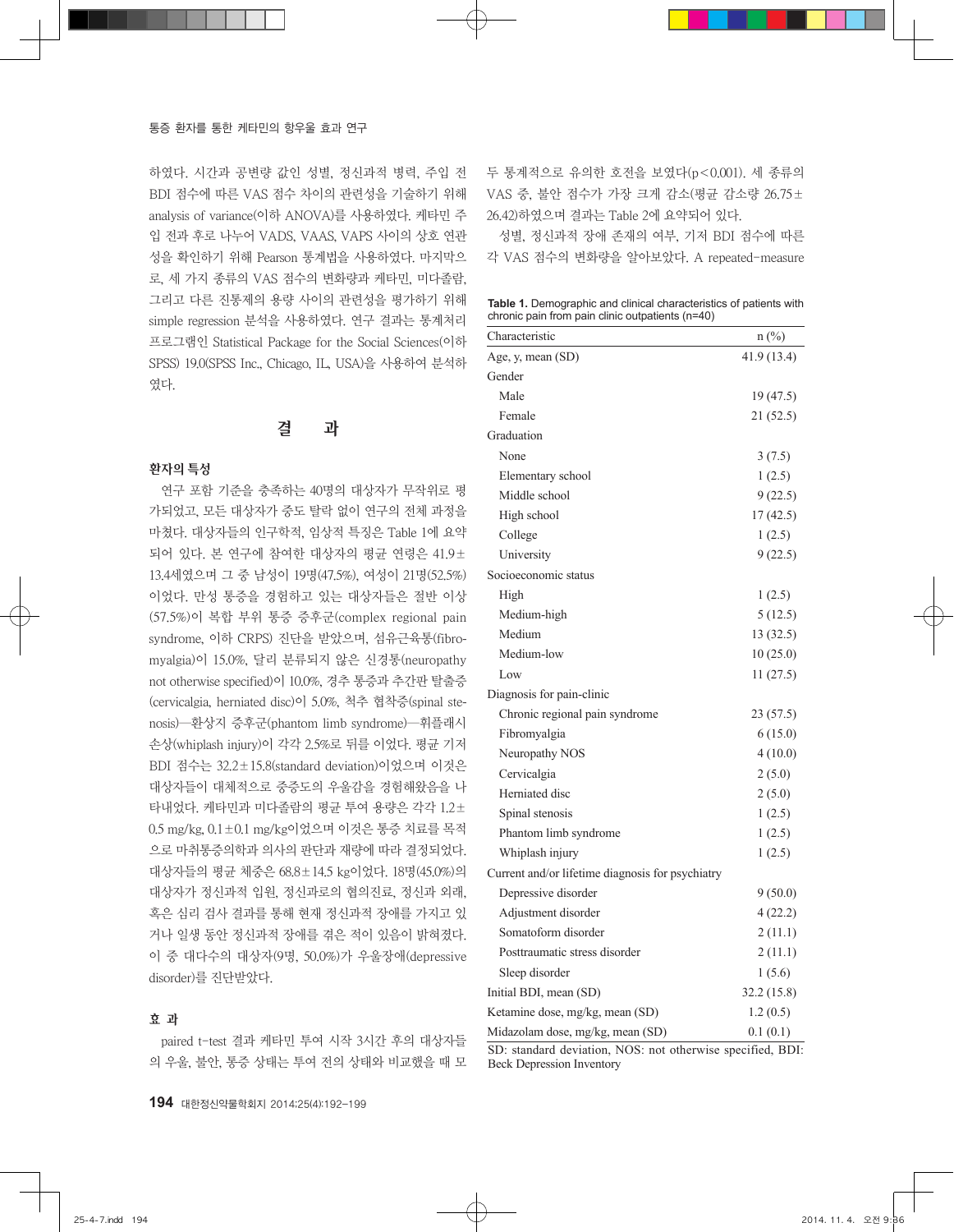|             |                                   | Mean $(SD)$   | Mean difference (SD) |           |
|-------------|-----------------------------------|---------------|----------------------|-----------|
| <b>VADS</b> | At baseline                       | 60.13 (32.85) | 16.93(25.32)         | $4.23***$ |
|             | At 3 hours from start of infusion | 43.20 (31.48) |                      |           |
| <b>VAAS</b> | At baseline                       | 67.10(32.08)  | 26.75 (26.42)        | $6.40***$ |
|             | At 3 hours from start of infusion | 40.35 (31.39) |                      |           |
| <b>VAPS</b> | At baseline                       | 81.20 (16.77) | 23.65 (29.76)        | $5.03***$ |
|             | At 3 hours from start of infusion | 57.55 (30.10) |                      |           |

**Table 2.** Change in Visual Analogue Scale scores during 3 hours in patients with chronic pain from pain clinic outpatients

\*p<0.05, \*\*p<0.01, \*\*\*p<0.001. SD: standard deviation, VADS: Visual Analogue Depression Scale score, VAAS: Visual Analogue Anxiety Scale score, VAPS: Visual Analogue Pain Scale score

ANOVA에서 시간에 따른 VADS의 유의한 호전이 남성과 여 성(mean difference 22.21, 12.14)에게서 모두 나타났으며, 이 것은 VAAS와 VAPS에서도 동일한 결과를 보였다(p<0.001). 두 성별 간에 증상 호전의 유의한 차이는 없었다(Table 3-1). 또한 정신과적 병력과 상관 없이 우울, 불안, 통증의 VAS 점 수는 케타민 주입 3시간 후 유의하게 감소하였다(p<0.001). 한편 시간을 통제 변인으로 설정했을 때, 정신과적 병력이 있 는 집단이 그렇지 않은 집단에 비해 유의하게 높은 VADS 점 수를 보였다(p<0.01). 유사한 결과가 VAAS에서도 나타났으 나(p<0.05), 정신과적 병력 유무에 따른 VAPS는 유의한 차 이를 나타내지 않았다(Table 3-2).

임상가와 연구자들이 특정 기분 평가 도구를 이용하여 환 자가 '우울한지' 혹은 '우울하지 않은지' 결정을 내릴 때에 가 장 중요한 것이 cut-off 값이다. 한국인의 평균 BDI 점수는 국 내 연구에서 12.85±7.52(n=3,785)로 밝혀졌으며 이것은 미국 의 평균 BDI 점수보다 높다. 한국의 대학생들을 대상으로 실 시한 이전의 연구들에서는 16점 이상의 점수가 우울하다고 간주될 수 있다고 주장했으므로, 본 연구에서도 BDI 점수가 16점 이상을 '우울한' 것으로 평가하였다. 20)

케타민을 투여 받은 대상자들은 BDI 점수와 상관없이 VAAS와 VAPS의 유의한 감소를 보였다(p<0.01, p<0.05). 낮은 점수의 BDI 집단(16점 미만)에서 케타민 투여 후 예외적 으로 VADS가 약간 상승한 것이 관찰되었는데, 이러한 결과 를 쉽게 설명할 수는 없지만 작은 집단 규모에 기인한 것으로 생각된다(n=6). 역시 시간을 통제하였을 때, 더욱 우울한 상태 의 대상자임을 의미하는 높은 점수의 BDI 집단(16점 이상)에 서 낮은 점수의 BDI 집단에 비해 유의하게 높은 VADS와 VAAS 점수를 보였다. 두 BDI 집단 사이의 VAPS 점수의 유 의한 차이는 없었으며, BDI 점수에 따른 세 가지 VAS 점수의 의미 있는 감소 역시 관찰되지 않았다(Table 3-3).

#### 상관 관계

우울, 불안, 통증이 상호 간에 영향을 미칠 수 있는지의 여

부를 알기 위해 초기 BDI 점수와 세 종류의 VAS 점수가 서로 간에 미치는 영향을 평가할 목적으로 케타민 투여 전, 그리고 후로 나누어 두 시점에서 모든 스케일을 대상으로 각각 Pearson 통계 분석을 시행하였다. 분석 결과 투여 전에는 VADS, VAAS, VAPS가 모두 상호 간에 유의한 영향을 미쳤으나 투여 시작 3시간 후에는 VAPS와 다른 두 가지 VAS, 그리고 BDI 사이에 유의한 상관관계를 보이지 않았다(Table 4). 결과적으 로 보면 만성 통증 환자가 케타민 투여 후에 우울감의 호전과 통증의 호전을 구분할 수 있었다는 것인데, 케타민의 진통 효 과와 독립적으로 항우울효과가 나타났음을 추정할 수 있다.

우울, 불안, 통증의 호전 정도가 모든 대상자들에게 투여된 케타민과 미다졸람의 용량에 의존적인지 알아보기 위한 분석 을 시행하였다. 앞서 언급했듯이, 모든 VAS 측정값들은 케타 민 투여 후에 유의하게 감소하였다. 그러나 VAS 점수의 감소 량은 결국 케타민과 미다졸람의 용량과 의미 있는 관계가 없 음이 밝혀졌다(Table 5). 덧붙여서, 케타민과 함께 투여된 적 은 용량의 진통제 역시 VAS 변화와 용량 의존적인 관계는 없 었다(데이터는 포함시키지 않았음).

### 고 찰

본 연구에서, 필자는 NMDA 길항제의 정맥 투여가 만성 통증 환자에게서(3시간 이내의) 신속하고 의미 있는 항우울 효과가 있는 것을 확인하였다. 케타민은 환자의 주관적인 기 분을 유의하게 개선시키는 효능이 있었고 이것은 앞서 시행 된 주요우울장애나 양극성 우울증 환자를 대상으로 한 저용 량 케타민 투여의 임상적인 연구 결과와 일치하였다. 그러나 여기서 케타민과 동시에 투여된 미다졸람과 다른 진통제들의 효과를 유심히 살펴보는 것이 중요하게 생각된다. 우선 마취 성 벤조디아제핀(benzodiazepine)인 미다졸람에 관한 무작위 대조군 연구에서는 미다졸람이 케타민과는 다르게 우울 증상 에 결정적인 효과를 미치지 못한다는 결과가 있다. 21) 한편, 쥐 를 이용한 실험에서 μ-, delta-, 그리고 kappa-opioid 수용체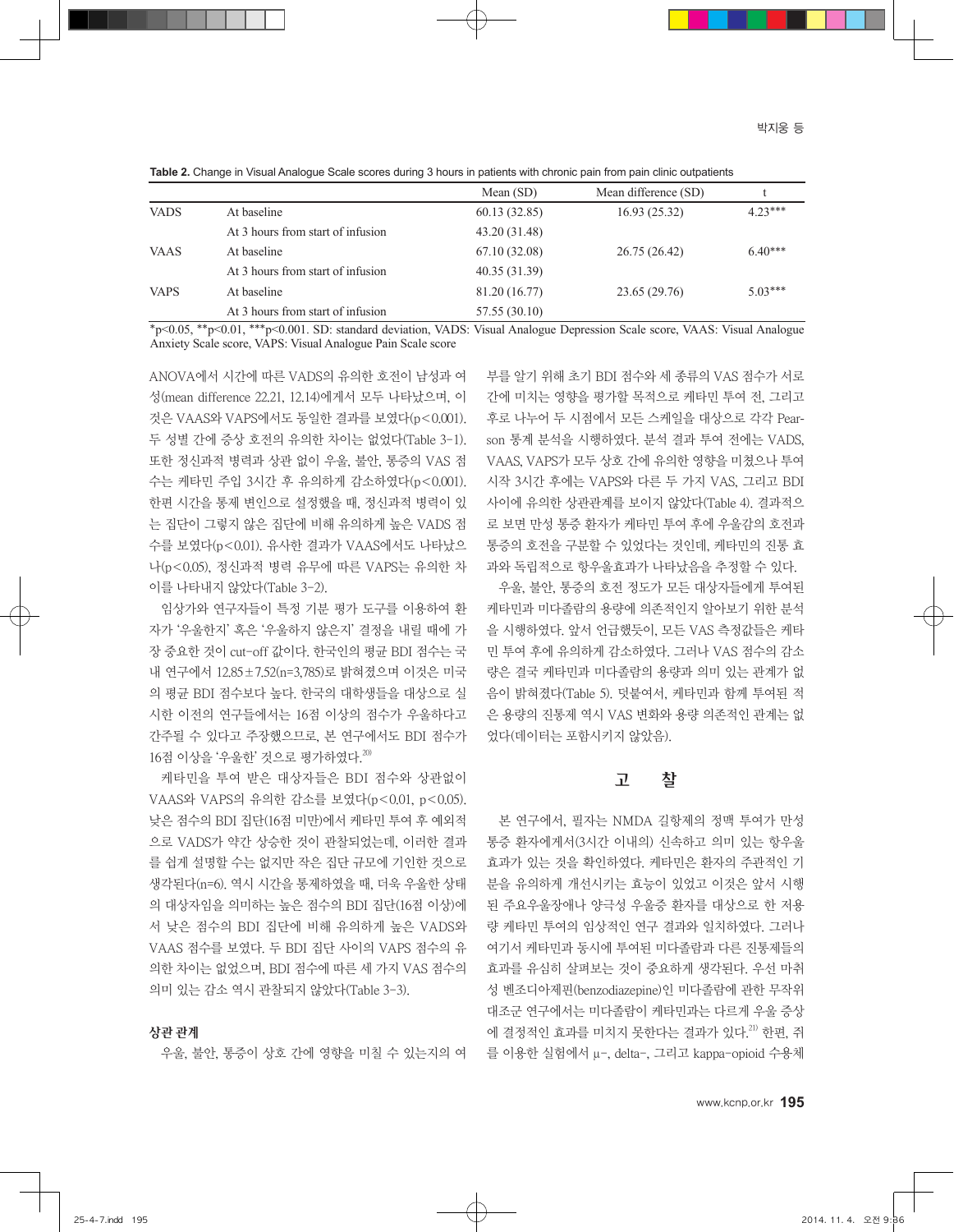들이 기분 연관 처리 과정에 주요한 역할을 할 수 있음이 밝 가능성으로 인해 마약성 진통제의 항우울 효과를 그동안 쉽 혀졌고 우울장애의 병인에서 μ-opioid 수용체의 기능이 연구 게 평가할 수 없었다.<sup>20</sup> 따라서 본 연구에서 마약성 진통제가 되어 왔다. 그럼에도 불구하고 만성 통증 환자에게서의 남용 산발적이고 소량으로 투여되었을지라도 그것이 우울이나 불

**Table 3-1.** Change in Visual Analogue Scale scores during 3 hours with time and sex variance in patients with chronic pain from pain clinic outpatients

|             |                                   |               | Sex, mean (SD)  |                   |               |  |
|-------------|-----------------------------------|---------------|-----------------|-------------------|---------------|--|
|             |                                   | Male $(n=19)$ | Female $(n=21)$ | <b>Statistics</b> | $F^{\dagger}$ |  |
| <b>VADS</b> | At baseline                       | 69.21 (29.05) | 51.90 (34.57)   | Time              | $18.64***$    |  |
|             | At 3 hours from start of infusion | 47.00 (31.65) | 39.76 (31.69)   | <b>Sex</b>        | 1.75          |  |
|             |                                   |               |                 | $Time \times Sex$ | 1.60          |  |
| <b>VAAS</b> | At baseline                       | 70.53 (30.52) | 64.00 (33.87)   | Time              | 39.88***      |  |
|             | At 3 hours from start of infusion | 46.68 (34.58) | 34.62 (27.79)   | <b>Sex</b>        | 1.04          |  |
|             |                                   |               |                 | $Time \times Sex$ | 0.43          |  |
| <b>VAPS</b> | At baseline                       | 81.16 (16.83) | 81.24 (17.13)   | Time              | $25.23***$    |  |
|             | At 3 hours from start of infusion | 54.00 (32.91) | 60.76 (27.73)   | <b>Sex</b>        | 0.31          |  |
|             |                                   |               |                 | $Time \times Sex$ | 0.50          |  |

\*p<0.05, \*\*p<0.01, \*\*\*p<0.001, †statistic value. SD: standard deviation, VADS: Visual Analogue Depression Scale score, VAAS: Visual Analogue Anxiety Scale score, VAPS: Visual Analogue Pain Scale score

**Table 3-2.** Change in Visual Analogue Scale scores during 3 hours with time and psychiatric diagnosis variance in patients with chronic pain from pain clinic outpatients

|             |                                   |                | Psychiatric diagnosis, mean (SD) |                   |               |
|-------------|-----------------------------------|----------------|----------------------------------|-------------------|---------------|
|             |                                   | Exist $(n=18)$ | None $(n=22)$                    | <b>Statistics</b> | $F^{\dagger}$ |
| <b>VADS</b> | At baseline                       | 72.28 (28.35)  | 50.18 (33.51)                    | Time              | $16.89***$    |
|             | At 3 hours from start of infusion | 60.67(34.15)   | 28.91 (20.50)                    | D                 | $10.13**$     |
|             |                                   |                |                                  | $Time\times D$    | 1.46          |
| <b>VAAS</b> | At baseline                       | 78.28 (28.01)  | 57.95 (32.88)                    | Time              | $39.30***$    |
|             | At 3 hours from start of infusion | 52.67 (36.63)  | 30.27(22.52)                     | D                 | $6.14*$       |
|             |                                   |                |                                  | $Time\times D$    | 0.06          |
| <b>VAPS</b> | At baseline                       | 85.56 (10.82)  | 77.64 (19.95)                    | Time              | 24.29***      |
|             | At 3 hours from start of infusion | 62.33(29.09)   | 53.64 (31.01)                    | D                 | 1.88          |
|             |                                   |                |                                  | $Time\times D$    | 0.01          |

\*p<0.05, \*\*p<0.01, \*\*\*p<0.001, †statistic value. D: psychiatric diagnosis, SD: standard deviation, VADS: Visual Analogue Depression Scale score, VAAS: Visual Analogue Anxiety Scale score, VAPS: Visual Analogue Pain Scale score

**Table 3-3.** Change in Visual Analogue Scale scores during 3 hours with time and BDI score variance in patients with chronic pain from pain clinic outpatients

|             |                                   | BDI score, mean (SD) |               |                   |               |
|-------------|-----------------------------------|----------------------|---------------|-------------------|---------------|
|             |                                   | $\geq$ 16 (n=34)     | $16(n=6)$     | <b>Statistics</b> | $F^{\dagger}$ |
| <b>VADS</b> | At baseline                       | 68.18 (28.43)        | 14.50 (11.96) | Time              | 3.07          |
|             | At 3 hours from start of infusion | 48.06 (30.88)        | 15.67(19.03)  | <b>BDI</b>        | $14.55***$    |
|             |                                   |                      |               | $Time \times BDI$ | 3.87          |
| <b>VAAS</b> | At baseline                       | 75.24 (26.74)        | 21.00 (17.57) | Time              | $11.72**$     |
|             | At 3 hours from start of infusion | 45.35(31.13)         | 12.00(12.47)  | <b>BDI</b>        | $16.38***$    |
|             |                                   |                      |               | Time×BDI          | 3.38          |
| <b>VAPS</b> | At baseline                       | 83.65 (15.34)        | 67.33 (19.20) | Time              | $7.43*$       |
|             | At 3 hours from start of infusion | 57.50 (29.85)        | 57.83 (34.45) | <b>BDI</b>        | 0.87          |
|             |                                   |                      |               | $Time \times BDI$ | 1.62          |

\*p<0.05, \*\*p<0.01, \*\*\*p<0.001, †statistic value. BDI: Beck Depression Inventory, SD: standard deviation, VADS: Visual Analogue Depression Scale score, VAAS: Visual Analogue Anxiety Scale score, VAPS: Visual Analogue Pain Scale score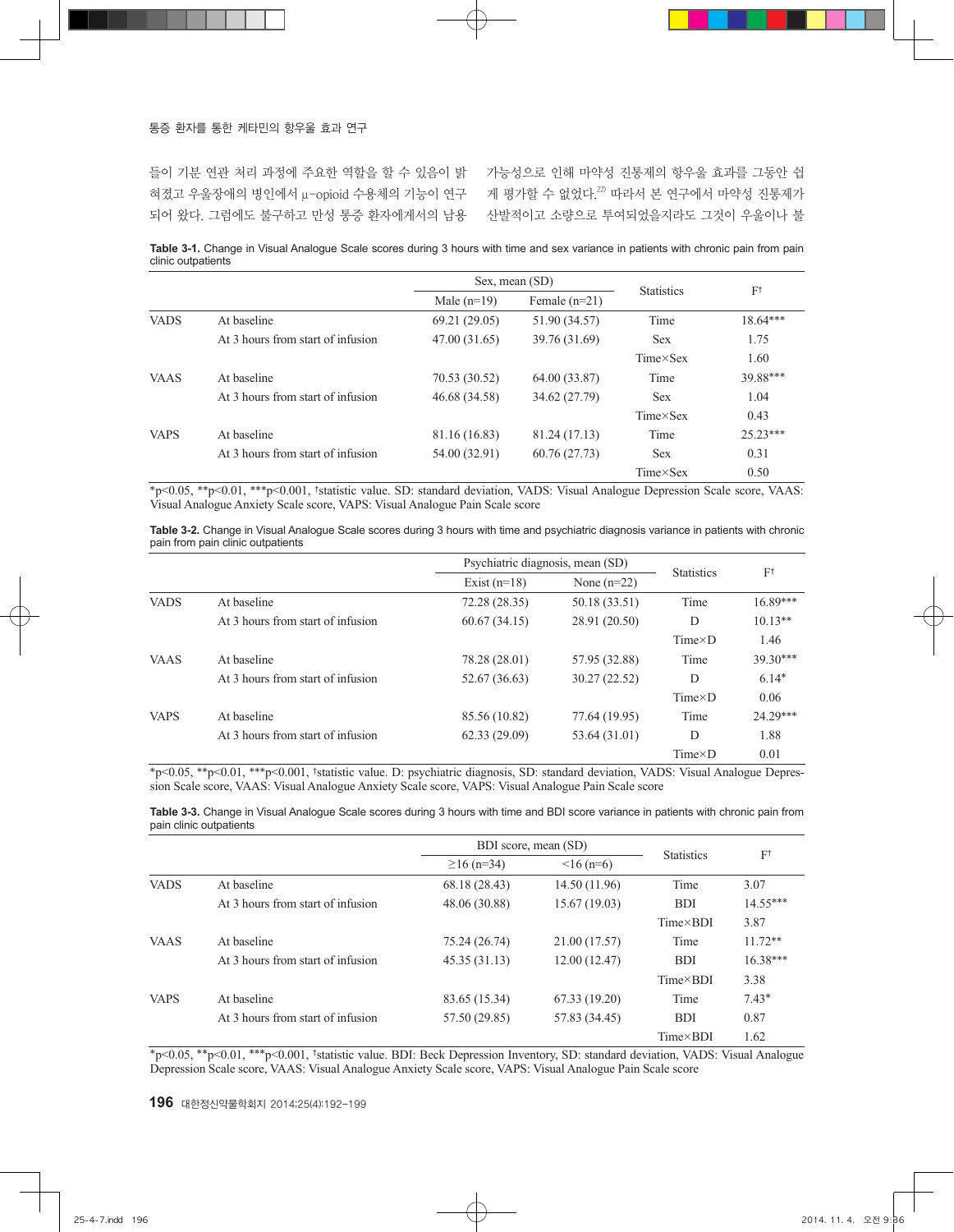**Table 4.** Relationship between initial BDI and Visual Analogue Scales in patients with chronic pain from pain clinic outpatients

|             |             |                          | At baseline              |                          | At 3 hours from start of infusion |             |                          |                          |
|-------------|-------------|--------------------------|--------------------------|--------------------------|-----------------------------------|-------------|--------------------------|--------------------------|
|             |             | <b>BDI</b>               | <b>VADS</b>              | <b>VAAS</b>              | <b>VAPS</b>                       | <b>VADS</b> | <b>VAAS</b>              | <b>VAPS</b>              |
|             | <b>BDI</b>  | $\overline{\phantom{0}}$ |                          |                          |                                   |             |                          |                          |
| At baseline | <b>VADS</b> | $0.748***$               | $\overline{\phantom{a}}$ |                          |                                   |             |                          |                          |
|             | <b>VAAS</b> | $0.778***$               | $0.810***$               | $\overline{\phantom{0}}$ |                                   |             |                          |                          |
|             | <b>VAPS</b> | $0.498***$               | $0.537***$               | $0.406**$                | $\overline{\phantom{0}}$          |             |                          |                          |
| At 3 hours  | <b>VADS</b> | $0.638***$               | $0.691***$               | $0.604***$               | $0.402*$                          |             |                          |                          |
|             | <b>VAAS</b> | $0.638***$               | $0.573***$               | $0.654***$               | $0.381*$                          | $0.724***$  | $\overline{\phantom{a}}$ |                          |
|             | <b>VAPS</b> | 0.081                    | 0.057                    | 0.045                    | 0.299                             | 0.267       | 0.218                    | $\overline{\phantom{0}}$ |

\*p<0.05, \*\*p<0.01, \*\*\*p<0.001. VADS: Visual Analogue Depression Scale score, VAAS: Visual Analogue Anxiety Scale score, VAPS: Visual Analogue Pain Scale score

**Table 5.** Relationship between change of Visual Analogue Scale scores and dose of ketamine and midazolam in patients with chronic pain from pain clinic outpatients

|                       | Predictor | $F^*$ | Adjusted $R^{2\dagger}$ |
|-----------------------|-----------|-------|-------------------------|
| Change amount of VADS | Ketamine  | 0.91  | $-0.002$                |
|                       | Midazolam | 0.20  | $-0.021$                |
| Change amount of VAAS | Ketamine  | 0.01  | $-0.026$                |
|                       | Midazolam | 0.67  | $-0.008$                |
| Change amount of VAPS | Ketamine  | 0.27  | $-0.019$                |
|                       | Midazolam | 0.07  | $-0.025$                |

\*statistic value, †contribution rate. VADS: Visual Analogue Depression Scale score, VAAS: Visual Analogue Anxiety Scale score, VAPS: Visual Analogue Pain Scale score

안에 미치는 효과에 대해서는 섣불리 배제할 수 없을 것이라 고 예상했다.

본 연구는 만성 통증 환자의 주관적인 기분 상태, 불안, 통 증의 변화를 VAS를 이용하여 단시간 내에 세밀히 측정한 최 초의 연구이다. BDI는 다수의 케타민 연구에서 사용된 기분 을 평가하는 자가 측정 도구이나, 엄밀히 말하면 현재가 아닌 '최근 1~2주'의 느낌을 평가하기 위해 고안된 도구이다. BDI 가 주관적인 기분을 평가하기 위해 최적화된 도구일지라도, 필자는 VAS가 짧은 시간 내의 기분 상태를 정확하게 측정하 기 위한 더욱 적합한 도구라고 판단하였다.

연구자는 비슷한 숫자의 두 집단을 설정할 수 있었고 성별 과 정신과적 병력에 따른 VAS 점수의 변화를 측정하기 위해 ANOVA를 시행하였다. 본 연구에서는 성별, 현재 혹은 일생 의 정신과적 병력, 기저 BDI 점수에 관련 없이 케타민의 정맥 투여 후 우울, 불안, 통증 감소량은 모두 유의한 것으로 확인 되었다. 주로 우울장애를 경험한 것으로 밝혀진 정신과적 병 력을 가진 18명의 환자들은 정신과적 병력이 없는 나머지 22 명의 환자들에 비해 유의하게 높은 VADS와 VAAS의 점수를 보였다. 덧붙여서, 높은 점수의 BDI 집단은 낮은 점수의 BDI 집단과 비교했을 때 유의하게 높은 VADS와 VAAS의 점수를 보였다. 그러나 '통증 상태'는 현존하는 우울장애, 그리고 높은 BDI 점수와 직접적인 관련을 가지지 않는 것으로 보인다. 따 라서, 만성 통증 환자는 심각한 정신과적 장애 혹은 우울증을 앓는 환자들과 구분될 수 있음을 알 수 있다.

그렇다면 이러한 결과들은 다음의 의문을 제기할 수 있다: 통증이 사라지면 그에 따라서 우울 증상도 개선되는 것이 아 닌가? 흥미롭게도 Pearson 통계에서는 케타민 투여 전의 우 울, 불안, 통증은 서로가 상호 영향을 미칠 수 있음이 밝혀졌 다. 실제로 많은 수의 만성 통증 환자들은 우울감을 경험한다 고 한다. 23) 몸이 아프니까 우울하다는 맥락으로 이해될 수 있 다. 그러나, 케타민 투여 후에는 투여 전과 달리 VAPS 점수는 VAAS, VADS와 유의한 관계가 없었다. 바꾸어 말하면, 우울 과 불안 둘 모두 통증 완화와 관계없이 호전되었다는 것이다. 그러므로, 필자는 우울감과 불안감의 호전이 유의하게 감소 된 통증의 변화에 수반된 것이 아닐 것이라고 결론짓게 되었 다. 이로써 통증 완화제와 항우울제로 동시에 사용되었던 케 타민이 서로 독립된 작용 기전을 가짐을 확인할 수 있었다.

몇몇 전임상 연구결과는 케타민의 항우울 기전이 NMDA 길항 작용에 의해 매개되며 부차적으로 α-amino-3-hydroxyl-5-methyl-4-isoxazole-propionate(이하 AMPA) 효율을 증가시킴을 보여주었다.<sup>24)</sup> NMDA 수용체 차단에 의한 γaminobutyric acid(이하 GABA) 입력의 억제는 시냅스 전의 글루타메이트 분비를 증가시킨다. 25) 증가된 글루타메이트는 우선적으로 AMPA 수용체에 영향을 주고, 증가된 AMPA 매 개성 시냅스 강화 작용은 항우울 효과의 원천이 될 수 있다. 24) 저용량 케타민에 관련된 연구 결과에 대한 개괄 논문을 살펴 보면 전전두엽/전방 대상 피질 기능의 향상과 mammalian target of rapamycin, 그리고 brain-derived neurotrophic factor 경로를 통한 향신경성 신호 전달 등을 포함하는 케타민의 작 용 기전을 제안하고 있다. 10,26)

한편, 케타민은 다수의 부위에서 중추적 혹은 말초적으로 진통 작용을 나타낼 수 있다.<sup>27)</sup> 이러한 작용은 NMDA, AMPA,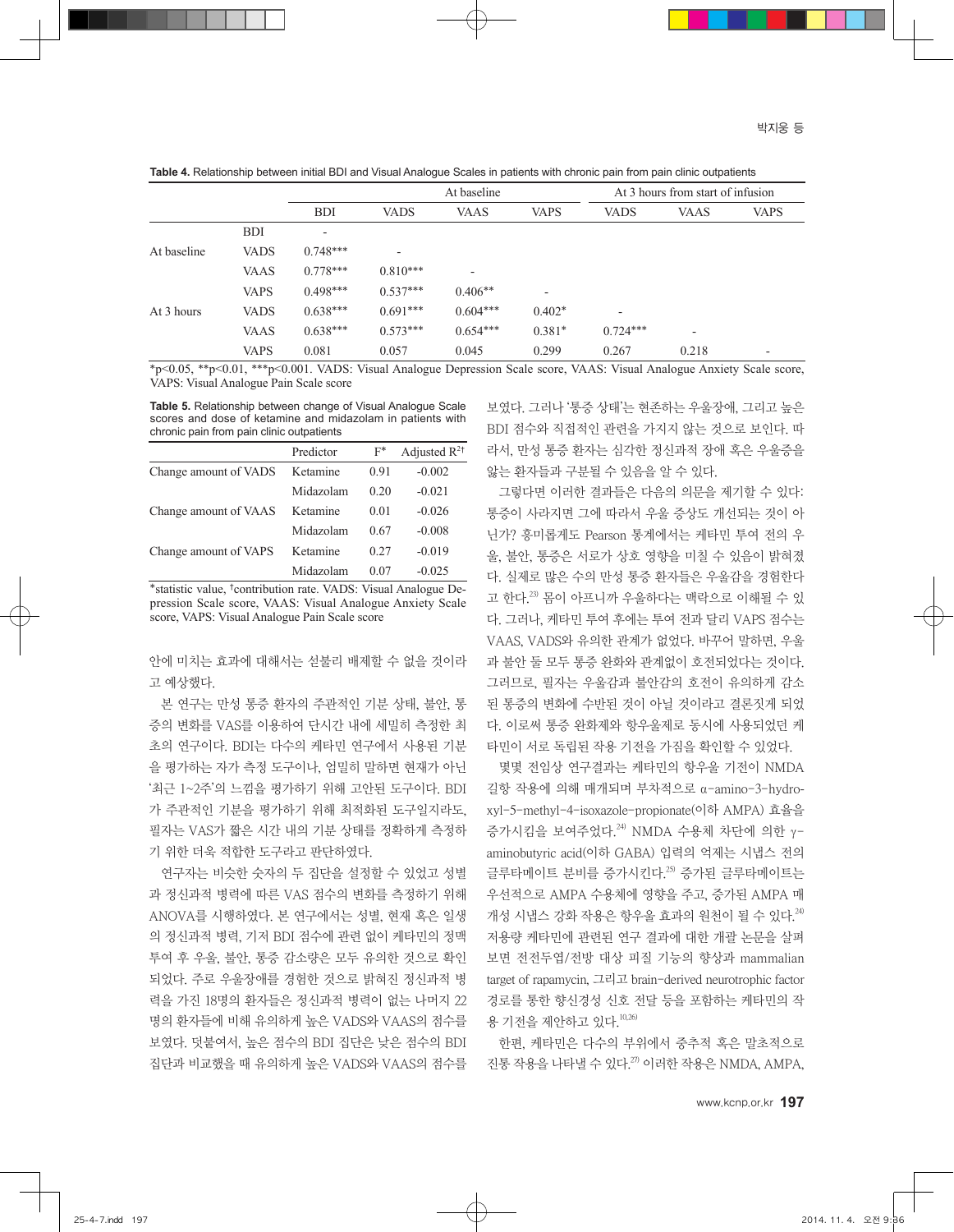kainite, GABA-A와 μ-opioid 수용체 등을 포함하는 다수의 수용체 하위유형을 통해 매개된다. 28,29) 케타민은 또한 voltage–gated Na\*와 K\* channel을 차단한다.<sup>30,31)</sup> 특히, 몇 가지의 약물학적 연구에서는 NMDA 수용체가 감각의 지각, 인지, 고 유 수용기 감각과 의식에 중요한 역할을 한다고 밝혀졌다. 32)

케타민은 1시간 내에 대사되고 단기간 효과를 보이는 진통 제로 유용하게 사용되고 있으며<sup>33)</sup> 항우울 효과는 진통 효과보 다 상대적으로 오래(수일 동안) 지속된다.<sup>34-36)</sup> 따라서, NMDA 와 AMPA 수용체 둘 모두가 통증과 우울의 조절에 어떠한 역 할을 할지라도 케타민의 위 두 가지 작용에 대한 구분이 필요 할 것 같다. 케타민의 진통 작용 시간은 짧으며 척수와 말초 신경 단계에서 매개되는 반면 항우울 작용은 전두엽과 변연 계에 영향을 미치고 상대적으로 길게 유지되는 경향이 있다.

본 연구자들은 케타민 용량과 우울의 호전 사이의 관계에 대해서도 조사하였다. 언급했듯이, 본 연구의 대상자는 모두 케타민과 미다졸람을 동시에 투여 받았다. 연구 과정에서 발 생한 케타민 연관 부작용은 없었으며 이것은 미다졸람의 진 정 효과에 의한 것으로 보인다. 본 연구에서 사용한 모든 약물 을 대상으로 항우울 효과나 진통 효과에 대한 유의미한 용량 의존성은 찾을 수 없었다. 이러한 결과는 케타민과 다른 진통 제들이 낮은 용량으로 투여되었기 때문이 아닐까 생각된다.

본 연구에는 몇 가지 제한점이 있고 이것들은 조심스러운 해석을 필요로 한다. 첫째, 본 연구는 어떠한 실험적 조작도 가하지 않은 채 통증클리닉 외래 환자를 대상으로 설문 조사 한 순수한 관찰 연구이다. 따라서, 케타민의 항우울 효과를 명 확하게 비교할 수 있는 대조군 집단을 설정할 수 없었다. 둘째 는 본 연구에서 확인된 효과가 케타민과 함께 사용된 미다졸 람의 영향에서 기인될 수 있음을 배제할 수 없다는 것이다. 셋 째, 통증클리닉에서 사용된 치료 방법이 CRPS와 같은 신경병 적 통증 증후군의 효과적인 치료를 위해 요구되는 전통적인 투약 프로토콜과 달랐다는 점이다. 또한 만성 통증을 가진 환 자군이 다양하고 같은 기전에 의한 통증이 아닐 수 있으므로 만성 통증을 가진 대상에 따라서 본 연구의 결과가 달라질 수 있다고 생각된다. 덧붙여서, 연구 참가자들이 VADS의 '상태 우울'이나 VAAS의 '상태 불안'의 정확한 의미를 알고 설문에 응했는지는 정확히 알 수 없었다. 마지막으로, 통증 조절을 위 해 14명의 대상자에게 마약성 혹은 비마약성 진통제가 추가 로 투여되었다는 점이다. 연구자가 동일한 종류나 동일한 용 량의 진통제를 사용한 것이 아니기 때문에, 그것이 다양하고 산발적으로 투여되었다고 할지라도 기분 증상에 미치는 진통 제의 효과를 확실히 배제할 수는 없다고 판단된다.

결론적으로, 중증의 우울증을 위한 효율적이고 적절한 약물 치료가 절실히 요구되는 상황이다. 본 연구의 목적과 같이 만 성 통증 환자에게서 신속한 항우울 효과를 얻기 위해 NMDA 수용체 차단의 적합성을 확인하는 것은 중요하다고 생각되 나, 향후 케타민의 항우울 작용을 밝혀내기 위한 다양하고 보 다 체계적인 연구들이 필요한 실정이다.

# 요 약

최근 연구들은 저용량의 케타민 치료가 수시간 혹은 수일 안에 우울 증상을 유의하게 호전시켰음을 증명해 왔다. 본 연 구는 만성 통증 환자에서 케타민이 기분에 미치는 효과를 알 아보고자 시행되었다. 2013년 1월, 단일 기관에서 케타민 치 료를 받는 통증클리닉 외래 환자 40명이 설문에 응하였다. BDI가 각 대상자의 기분을 평가하기 위해 사용되었고, 이후 케타민이 1시간에 걸쳐 모든 대상자에게 정맥 투여되었다(평 균 1.2 mg/kg). 우울, 불안, 통증을 평가하는 VAS가 투여 직 전과 투여 시작 3시간 후에 각각 측정되었다. 그 결과, 우울, 불안, 통증을 측정하는 VAS 점수는 케타민 투여 후에 모두 통계적으로 유의한 감소를 보였다. 케타민 투여 전에는 우울, 불안, 통증을 측정하는 VAS 점수들끼리 서로 유의한 영향을 미침이 확인되었으나 케타민 투여 후에는 통증에 대한 VAS 점수와 우울, 불안에 대한 VAS 점수 사이의 유의한 상관관계 가 나타나지 않았다. 반면 케타민 투여 후 우울과 불안의 상 관관계는 여전히 유의미하게 나타났다.

본 연구는 케타민 정맥 투여의 진통 효과와는 구분되는 항 우울 효과를 밝히기 위해서 만성 통증 환자를 대상으로 시도 된 최초의 연구이다. 본 연구의 결과는 인간에게서 케타민의 항우울 효과가 그것의 진통 효과와는 별개의 기전으로 작용 한다는 가능성을 높였다.

중심 단어: 케타민·NMDA 길항제·항우울 효과·우울· 만성 통증.

#### Acknowledgments -

본 연구는 2013년 정부의 재원으로 한국연구재단의 지원을 받아 수행되었음(NRF-2012-330-2012S1A3A2033798).

#### **REFERENCES**

- 1. Merikangas KR, Akiskal HS, Angst J, Greenberg PE, Hirschfeld RM, Petukhova M, *et al*. *Lifetime and 12-month prevalence of bipolar spectrum disorder in the National Comorbidity Survey replication. Arch Gen Psychiatry 2007;64:543-552.*
- 2. Kessler RC, Berglund P, Demler O, Jin R, Koretz D, Merikangas KR, *et al*. *The epidemiology of major depressive disorder: results from the National Comorbidity Survey Replication (NCS-R). JAMA 2003;289:3095-3105.*
- 3. Nierenberg AA, Ostacher MJ, Calabrese JR, Ketter TA, Marangell LB, Miklowitz DJ, *et al*. *Treatment-resistant bipolar depression: a STEP-BD equipoise randomized effectiveness trial of antidepressant*